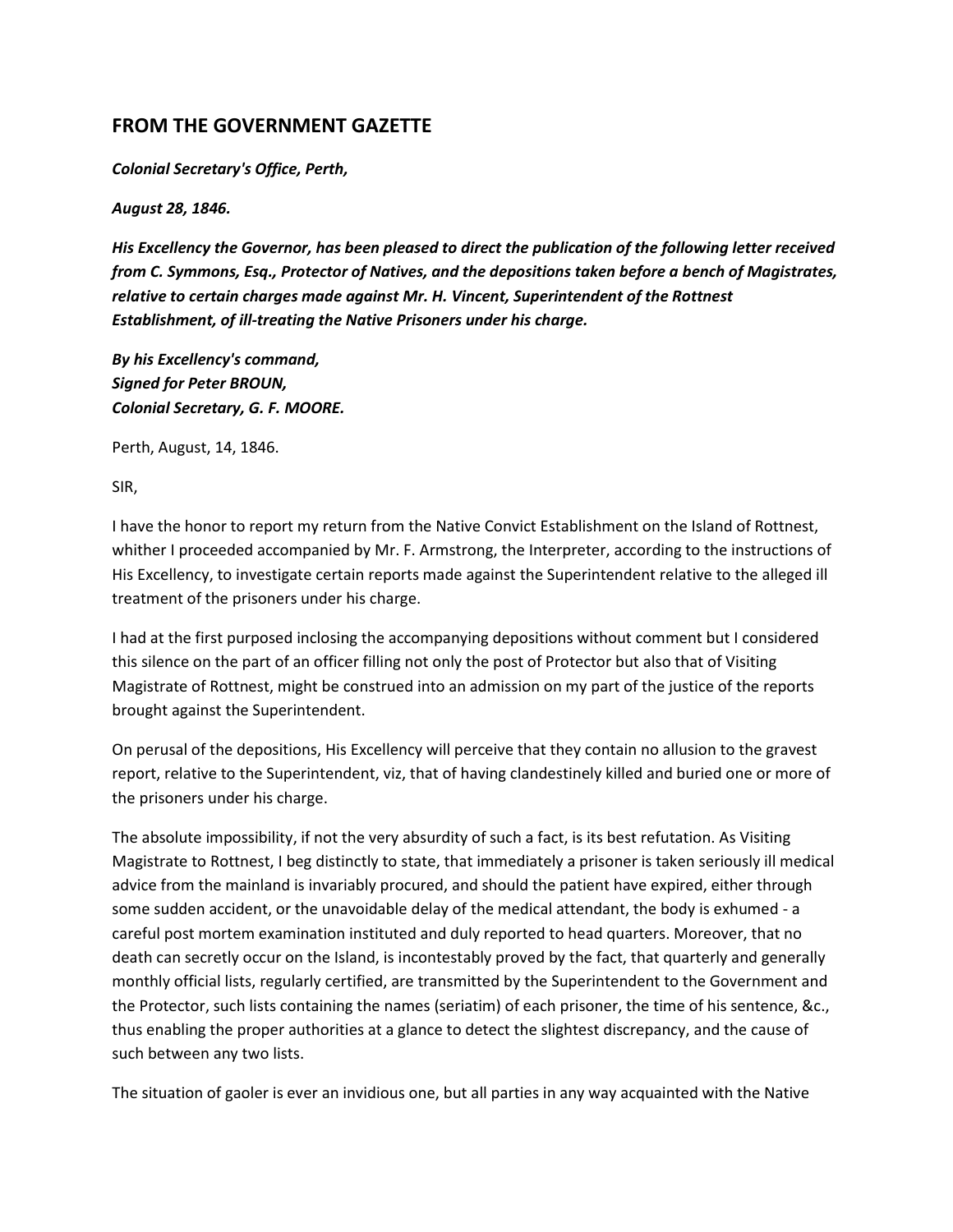character will, I think, agree with me that, that of Superintendent and Overseer of a Convict Establishment such as Rottnest, must be one of peculiar difficulty, alike trying to the temper and irksome in its duties.

While therefore every act of undue severity should be promptly checked, it must be evident that the strictest discipline and firmness are vitally necessary in an establishment where the farming operations are daily carried on by thirty seven adult and unfettered natives - many of them noted desperadoes - all eager for liberty - constantly armed with such offensive weapons as grubbing hoes, spades. &c. - many of them capable of shedding the blood of a fellow man with as little compunction as that of a sheep or kangaroo - and watched solely by an unarmed overseer and a military sentinel.

From my six years official knowledge of the Superintendent - from the highly efficient and humane manner in which he previously discharged the duties of Gaoler at Fremantle- from his honorable acquittal of certain charges of undue severity some years since, before a full bench of Magistrates - and from some of the depositions herewith enclosed - I conscientiously believe that, while the necessity of preserving the strictest discipline compels the Superintendent to punish and overawe the stubborn and refractory, and promptly check the slightest symptom of insubordination, yet that he is ever ready to encourage the industrious and well-affected by kind treatment and more substantial rewards.

I have the honor to be Sir,

Your obedient servant,

CHARLES SYMMONS, Protector of Natives.

The Hon. Colonial Secretary, Perth.

---------------------------------------------------

*Depositions taken before Charles Symmons Esq., J.P., on the 7th day of August, 1846, at the Island of Rottnest, relative to certain charges of ill-treatment to the Native Prisoners, made against Mr. Henry Vincent, the Superintendent.*

**Corporal John Mc. Millan of the 51st Regt**., in command of the military force at Rottnest, being sworn, deposes as follows:

I have been on the Island nearly 5 months, and during that period have never witnessed any act of severity or cruelty exercised by the Superintendent, Mr. Vincent, on the native prisoners. I have never seen Mr. Vincent even hit the prisoners with a stick save on one occasion when he gave a slight stroke or tap on the shoulder to one of the men who was rather awkward. I consider Mr. Vincent's treatment of the prisoners to be uniformly mild and kind, nor do I think that any of our men can say otherwise. It is necessary to keep up a certain discipline in an establishment of this kind, but I do not consider that any unnecessary strictness is enforced.

John McMillan, Corp. 51st Regt.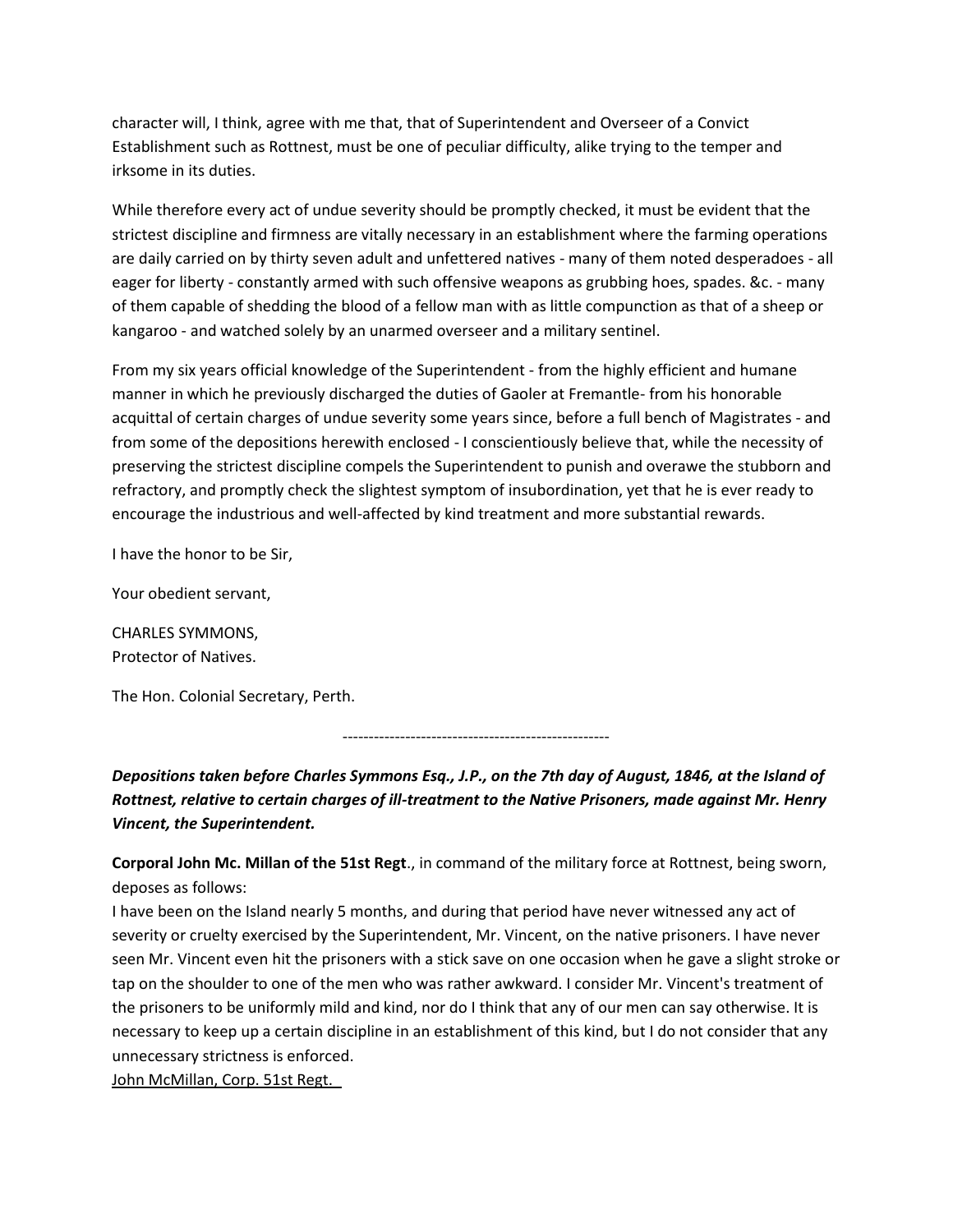### **Corporal George Alcock, of the 51st Regt**., being sworn, deposes as follows:

Since the 16th of March last, have been serving as overseer of the native prisoners at Rottnest, while at daily work. I most distinctly deny that I have ever beaten, kicked, or otherwise ill treated any of the prisoners under my charge. I do not deny that I may occasionally have given them a slight blow over the back or shoulders when lazy, but never more than sufficient to make them attend, or to point out their work. I have never seen Mr. Vincent strike the natives with his fist or stick, except in the same way as I have done myself. I think his treatment of the natives generally kind and not more strict than is necessary to preserve discipline. Mr. Symmons read me the letter written by Private John Williams, of our Regt., now on the island, in which I am charged with ill-treating the natives under my charge. I believe that John Williams brought these charges against me in revenge for my having refused to lend him stores. My comrades also refused to lend him, but my being the only soldier in charge of the natives, I suppose was the cause of his accusing me of ill-treating them. George Alcock, Corp. 51st. Regt.

### **Samuel Mottram, Private of 51st Regt.** being sworn, says:

I have been on the island about 4½ years, and during that time have never once seen any act of cruelty or ill treatment committed by Mr. Vincent, the Superintendent on the natives. I have never heard my comrades speak of any such act on the part of Mr. Vincent. I know Joseph Morris, acting as overseer of the natives in the month of June last. He has been since engaged in building a garden-house and boat house. On the morning when Mr. Morris left Rottnest, (the 31st of July) previous to his leaving, I told Mr. Vincent that Morris had said to me that 2 natives had been killed by Mr. Vincent, and buried without the knowledge of any one but the Superintendent, the Corporal (Dunn), and 2 natives. I told him that I did not believe it, as I must have been acquainted with the fact had it occurred, from my long residence on the island. I think from Morris's conversation he had a bad feeling against Mr. Vincent and wished to do him some injury. I have repeatedly been sentinel with the corporal and have never seen him beat or ill-use the prisoners. I have seen him sometimes slightly hit them over the shoulder with a thin cane or stick, when they have been lazy or inattentive.

+ Samuel Mottram, his mark.

### **William Dennett, private of 51st. Regt.**, being sworn, says:

I have been nearly 4 years on the Island of Rottnest. I have seen Mr. Vincent occasionally give a native a blow with a stick for inattention, but I do not think that he ever struck the natives with cruelty or severity. The native establishment could not, I think, be carried on without strict discipline. I have been acting formerly as Overseer of the natives, and I never ill-treated them, but I well know that the daily work could not be carried on without an occasional blow when the natives are lazy and disobedient, I mean by a blow, an occasional stroke with a thin stick or cane, over the shoulders or back. I know Joseph Morris; He came into the barracks the morning previous to his leaving the island, and told my comrades and me, that he was going to make a complaint against Mr. Vincent, relative to his treatment of the natives. I told him that it would be considered a piece of malice, as he could not prove anything, he said, and I also told him, that there had been nothing but discontent at the station ever since his arrival. I believe certainly that Morris had an ill feeling towards Mr. Vincent. I believe Morris was annoyed at not being received at Mr. Vincent's table and treated be one of his family.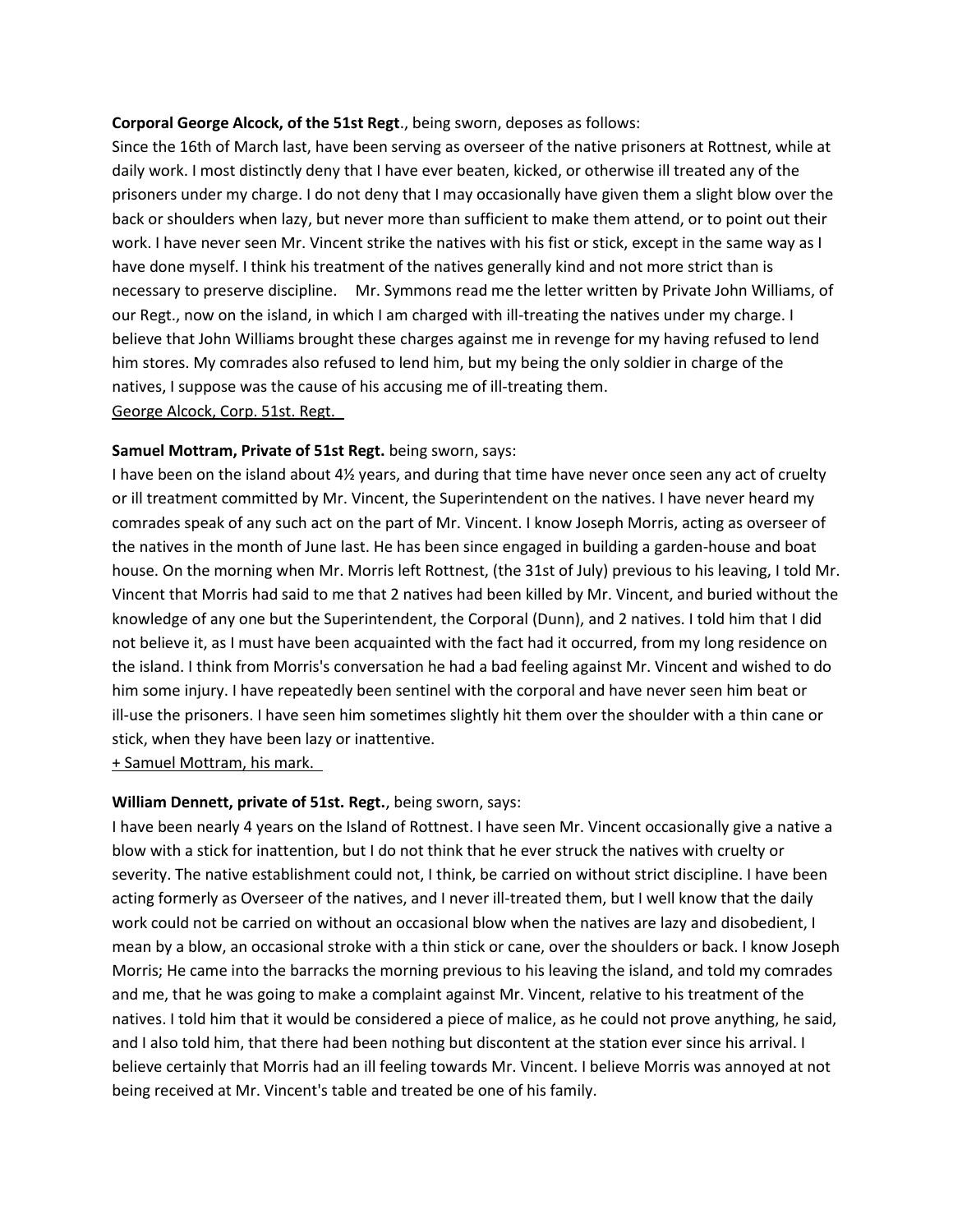### Wm. Dennett.

### **John Williams, private of the 51st Regt**. on oath, says:

I have been I believe three times sentry with overseer Corporal Alcock, when natives were at work. I once saw Alcock, during that time, strike a native named Boyngat, with his fists, three successive blows, and, on the same day, strike another native with a thin stick he had in his hand. Corporal Alcock one day brought a pitchfork into barracks, which was broken near the top. He said he wanted to mend it, having broken it across a native. On the 31st of July, I saw Mr. Vincent pull a native by the beard, who was in the shaft of the cart. I also saw Mr. Vincent give a blow with his fist on the head of another native, whom he had repeatedly told to pick up certain stones, and who had disobeyed his orders. About 15 months since, I saw a part of a native's ear lying on the ground, which I heard that Mr. Vincent had pulled off. Mottram saw the occurrence and brought the part of the ear to the barracks, which I saw. I have no ill-feelings against Corporal Alcock. I think a slight blow would break the handle of the fork above mentioned, which is cross grained and brittle. John Williams.

### **Samuel Mottram**, being re-sworn, says:

About 15 months since, I saw Mr. Vincent lay hold of a native's ear, who had disobeyed his orders. He merely pulled it slightly. He did not even shake it. Another native immediately afterwards picked up and gave me a small piece of something that looked like dry skin, about the size of a pea, or a little larger. I was walking however towards the barracks, and showed it to some of my comrades. I am sure that it could not have been a sound portion of his ear, but probably a scab or some sore part. + Samuel Mottram, his mark.

## **Corporal Alcock**, being re sworn says:

I was one day making a dung heap, and one of the natives, named 'Wahbena', being in my way, I hit him with the top of the handle of the fork in my hand, and the handle (which I here produce,) being of English ash, falling from the man's back broken. It is slight and cross grained. George Alcock.

**John Williams**, being recalled and cross questioned by Corporal Alcock, says: On the day Alcock struck 'Boyngat,' I said previously that 'Boyngat' was idle, doing little or no good. I have often said that natives required occasional correction. John Williams.

### **Henry Vincent, Superintendent of Rottnest**, being sworn, says:

I do remember the circumstance mentioned by private Williams, reletive [sic] to the ear of a native, named 'Peter,' a King George's Sound native. Peter having disobeyed my orders, I gave him a slight pull of the ear, he had a small scab on his ear, which I suppose was rubbed off by me, as I saw a sore place afterwards. I have often given natives slight pulls of the ear, or pulls of the beard, sometimes half in joke, but never to hurt them or in a passion. I moreover state, that I am not aware of any act of cruelty or severity being committed by Corporal Alcock on the natives under his charge. About the 15th of June, soon after Mr. Morris had returned a second time to the island, I was walking on the top of the hill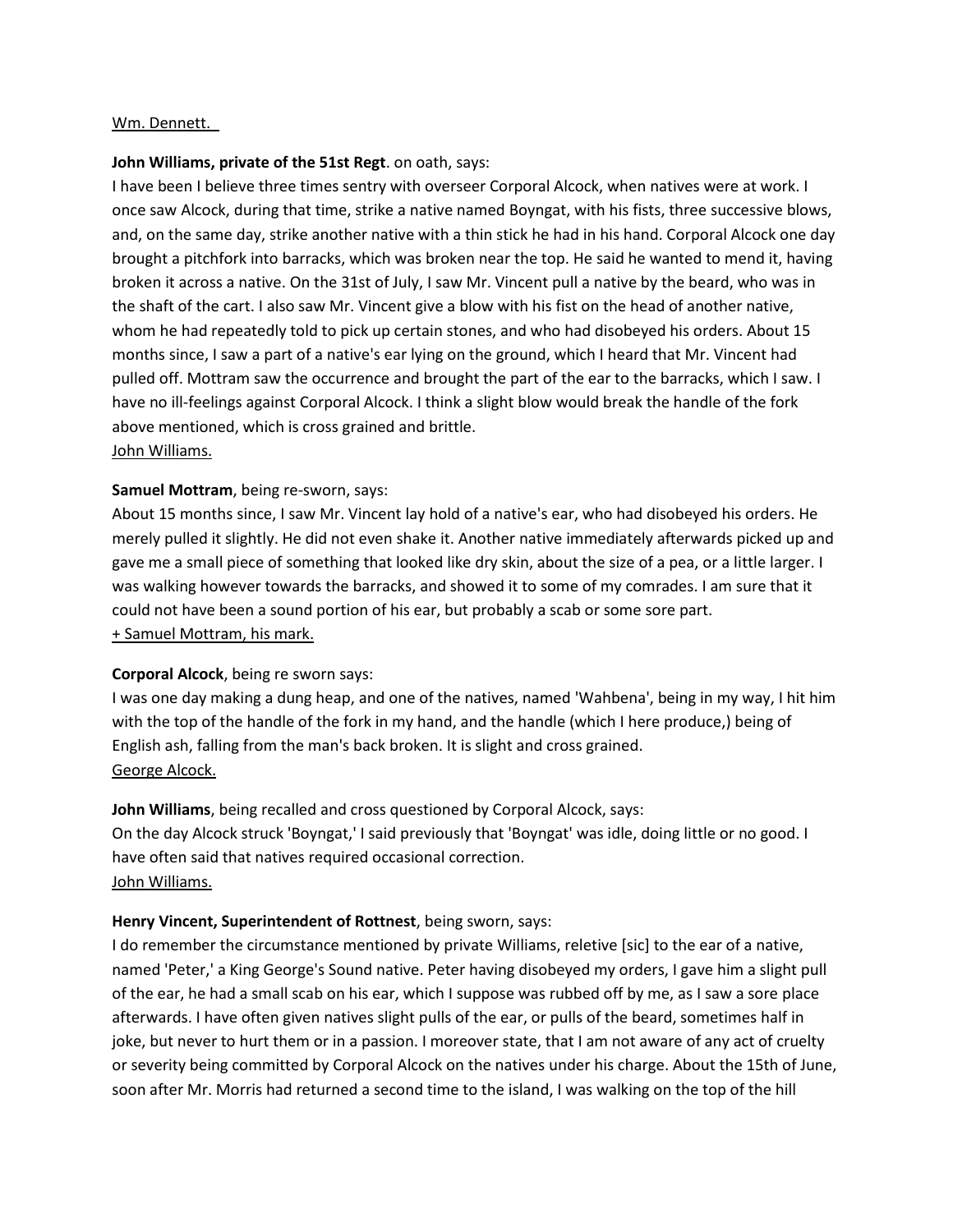above the boat house, I heard my name mentioned I stopped—Morris and three natives were in the boat house — Morris said to them — 'Bye and bye, new master come, this master no good, too much work.' One of the natives asked him if he was to be the new master? Morris answered—'bye and bye know, he did not know then.' Since Morris has been here, the natives have not been so obedient as before, and I attribute it to what Mr. Morris has said to them. I solemnly deny having ever shot a native in the leg or fired at a native since I have been on the island. Henry Vincent.

The whole of the native prisoners, 37 in number, being assembled before me—by the interpretation of Mr. Armstrong, I asked them, if they had any complaint of ill-usage to make against the Superintendent or Overseer. They answered in the negative. Some of the natives said that Mr. Vincent had occasionally pulled their beards or their ears, but merely to make them do their work, but not violently. The natives remember that Mr. Vincent pulled the native Peter's ear, but merely lacerated the skin slightly. The ear was sore previously, and the outer skin was pulled off. On further questioning, two of the prisoners said that Mr. Vincent had pulled some hairs out of their beards.

Charles Symmons, J. P.

A true interpretation. F. Armstrong.

**The native 'Wabbena,'** states through the sworn interpretation of Mr. Armstrong:

I was working under Corporal Alcock, about 3 months ago, when I did not put the dung up properly, he struck me with the handle of the pitchfork over the back, it broke the handle near the top. + Wabbena, his mark.

A true interpretation, F. Armstrong.

The deposition, on oath, of **Lawrence Welch, Gaoler of Fremantle**, who says:

On Monday, the 3rd of August, 1846, Joseph Morris, lately employed by the Government at Rottnest, came to me at the Gaol on his return from the island. He began to complain of the conduct of the Superintendent, Mr. Vincent, with regard to the native prisoners, accusing him of harsh and cruel conduct towards them. He said that Mr. Vincent had taken from his waistcoat pocket, which was in his room, some papers containing depositions he had taken from the natives, of the ill treatment they had received. Morris then said that he should make a complaint to the Government, and would serve Mr. Vincent out, or words to that effect. On a previous occasion, Morris told me that Vincent was a greedy fellow, and would not give him enough to eat, and that he was a tyrant. I have reason to believe, from different conversations I had with Morris, that he entertained a bad feeling towards Mr. Vincent complaining that he (Morris) was treated with hauteur and disrespect. I believe that Morris thought he was to board at the same table as Mr. Vincent.

Lawrence Welch.

Taken before me, this 7th day of August, 1846. Charles Symmons, J. P.

The deposition, on oath, of **Francis F. Armstrong, Native Interpreter**: I accompanied Mr. Symmons, officially, as Interpreter, on his visit to the Island of Rottnest, on this 7th of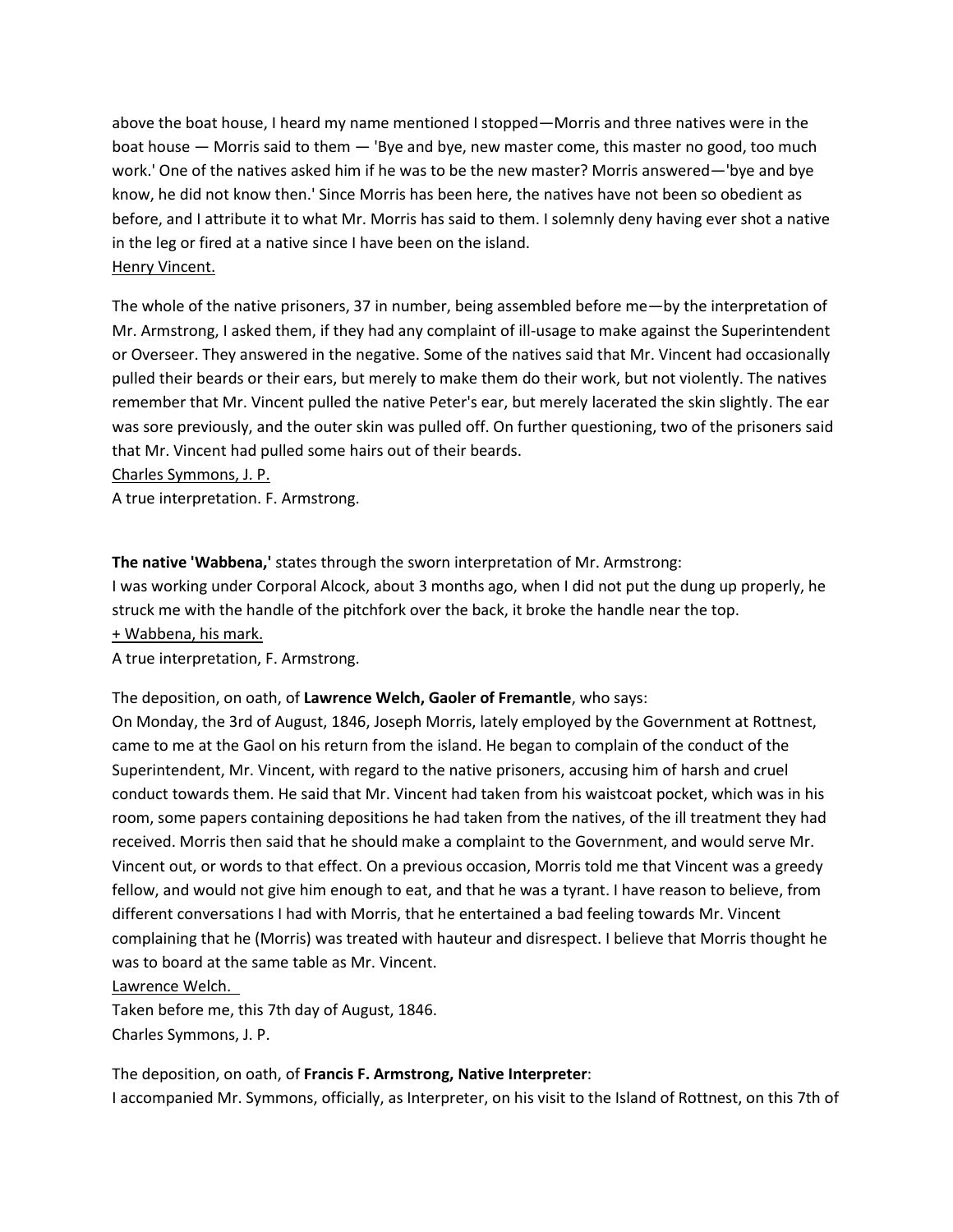August. At Mr. Symmons' request, I was present during the taking of the depositions, except at that of Corp. McMillan. I carefully watched the proceedings. From the depositions, I do not conceive that the treatment exercised towards the natives, is generally severe; from my knowledge of the native character, I believe it is impossible to conduct an establishment of that kind, without strict discipline. I have constantly been in the habit of seeing and speaking to natives, on their release from Rottnest. Since the magisterial investigation of certain charges brought against Mr. Vincent, about 4 years since, and which ended in the full acquittal of that party, I have received much fewer complaints from the natives. The complaints I refer to, are those of having been struck with a stick or the fist. I know that the natives exaggerate greatly, and that any harsh treatment received at Rottnest would be greatly magnified by them. I believe that if a person not well acquainted with the language, appeared to take an interest in the native prisoners, and questioned them as to their treatment, they would exaggerate greatly, and the questioner would be liable to be greatly deceived and led astray. I know the native Peter, a man from King George's Sound, and who was confined on the Island of Rottnest. He came to my house in Perth on leaving the Island and accompanied me on a collecting expedition. During that time, as far as I can recollect, Peter often spoke to me of Rottnest, he never mentioned to me any ill-treatment he had received on the island; I think I should have noticed any injury or defect of his ear had any such existed.

F. F. Armstrong, Native Interpreter.

Taken before me, this 10th day of August, 1846. Charles Symmons, J. P.

### **Mr. F. Armstrong**, being recalled, say:

After the depositions taken by Mr. Symmons, at Rottnest, on the 7th of August, had been closed, Mr. Vincent in the course of conversation, said to Mr. Symmons, in my presence—that on one occasion, two natives having absconded and remained out after dark, he (Mr. Vincent) had gone in search of them armed with a gun; hearing a rustling in the shrubs, and knowing that the prisoners were near, he called to them, and they ran away, when he discharged his piece, but wide of them, merely intending to frighten them.

F. F. Armstrong.

I perfectly recollect the statement contained in the above deposition, but the depositions being closed, I omitted in the hurry of departure re-examining the Superintendent on this point. Charles Symmons, J. P.

### **Thomas Longworth, private in H.M 51st Regt.**, on his oath, saith:

I went over to Rottnest in July, 1844, and remained there until September or October last. While I have been sentry there, over the natives, when they have been at work, I have at different times seen Vincent strike some of them in a manner which appeared to me as too severe. He used generally to strike them with a stick, that looked like a hazel stick. I have seen severe bruises given by him to the natives, but I never saw any blood drawn by him. He used generally to strike them over the back. As far as I saw, the cause of his striking them was, because they did not please him in their work. It did not appear to me that he struck them without any cause at all. I never told Vincent that I thought he was striking them too severely. On one occasion I saw Vincent take hold of the ear of a King George's Sound Native called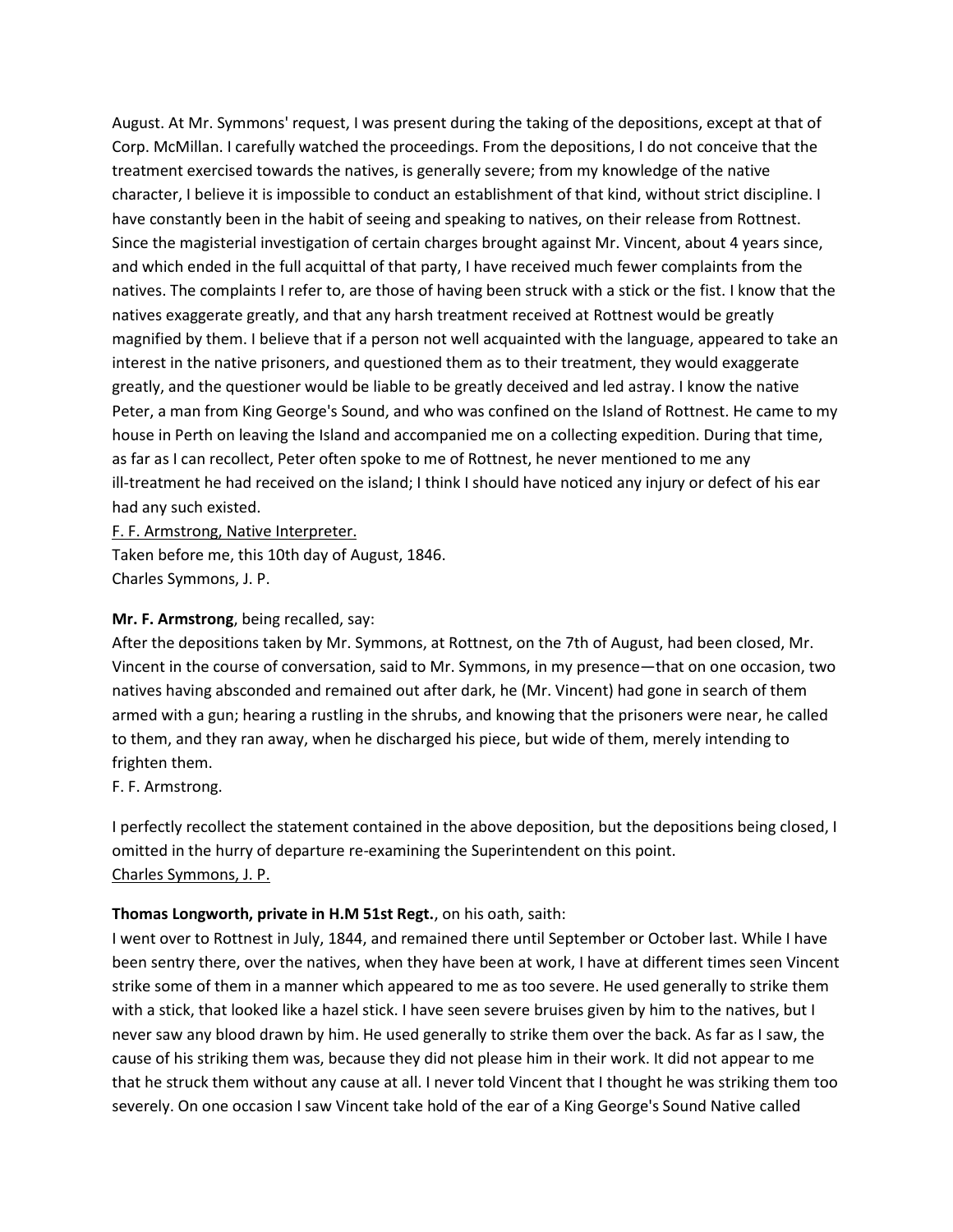Peter, and pulled the ear rather severely, and then I saw Vincent shaking his fingers, as if to throw something off his hand, and then wiped his fingers on the leg of his trousers. Private Mottram told me afterwards that one of the natives had picked up part of an ear, and showed it to him, Mottram; afterwards, and on the same day, I saw the native, Peter, with the grizzly part of one of his ears wanting—I think it was the right ear. I had never before noticed that Peter had that part of his ear wanting. About six months before I left Rottnest, two or three natives ran away into the bush, while they were on their way to their work, and were away all day. At night, of the same day, I and the other soldiers heard a rustling outside the barracks, and we thought that the runaway natives were about the barracks. We went out, and Mr. Vincent also with his gun—it was dark, and I do not recollect whether I heard or saw the natives, but I heard a gun fired, and shortly afterwards, the runaway natives ran up to the gate of the prison yard and Mr. Vincent let them in. When they were being secured, two of them were found to be bleeding about the legs and hip, the bleeding appeared to proceed from small shot wounds, one of the wounded natives had been hit about half way between the calf and the heel, and bled pretty freely. The other native had been struck on the hip and had received only a very few shot. Mr. Vincent said that he had aimed at the legs of the natives. This was in answer to an observation by one of the soldiers, that one of the natives appeared to have been pretty well peppered about the leg. There was nothing done, that I know of to take any shot out of the natives' legs—I do not know that any dressing was applied to the wounds. I believe that the native who was shot in the leg, is on the island now. The natives, who had run away, were kept in confinement by way of punishment, for the next day after they returned, and after that they went to work as usual. I do not know that the wounded native suffered materially from their wounds, but the one who was shot in the leg, had a breaking out on the instep of the wounded leg, but I observed no wound on the instep the night they returned. I do not recollect how soon the breaking out on the instep took place after the man had been wounded. I cannot say that it took place within a month afterwards. I believe that it would be impossible for any man, in Vincent's situation, to manage the natives without strict discipline. Some of the natives are of a very dogged, stubborn disposition, especially when they first arrive at Rottnest. I consider Vincent's general conduct to the natives too severe, in regard of striking them. No native died on Rottnest to my knowledge, while I was there, without having the Doctor brought over to see him. The only part of Vincent's treatment of the natives that I know any thing about is when they have been at work, and when I have been sentry over them. I do not recollect whether, on the night in which the two natives were wounded, anyone called out to them, before the gun was fired. When I saw the wounds, they appeared to me quite fresh done, and the wounded natives themselves said they had been struck by shot.

#### William [sic] Longworth.

#### **Corporal Robert Chapman, 51st Regt**., on his oath saith:

I was on Rottnest part of the time Longworth was there, I heard private Mottram say one day, that Mr. Vincent had pulled off part of the ear of a native called Peter. I do not recollect hearing anything more about the ear. I recollect hearing that two or three of the natives had absconded from their work into the bush. On the night of that day, I heard the report of a gun near the barrack, I went out and went towards Vincent's gate, and saw two or three natives stealing along under the wall of the prison. I was present when the natives were brought into the prison. I observed that one of them was bleeding on the